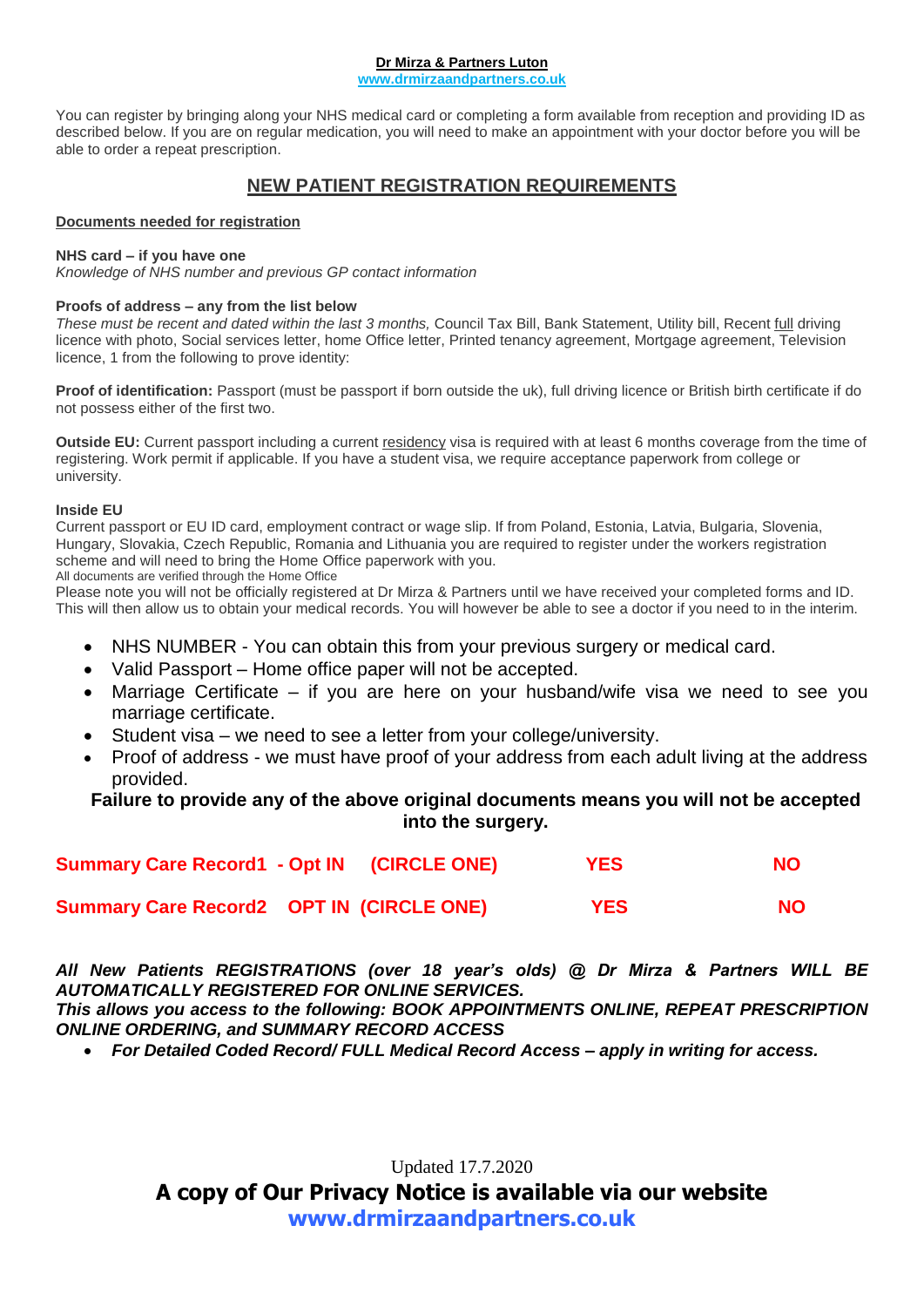#### **Dr Mirza & Partners Luton www.drmirzaandpartners.co.uk**

## **NEW PATIENT REGISTRATION/HEALTH QUESTIONNAIRE**

### **To the Patient:**

*To register with the Practice please complete this questionnaire as fully as possible. The information will help the doctor to make an initial assessment of your health which will help in your future treatment. [Note: if there is a requirement for patients to attend a new patient assessment, give details here]*

| Address:                                      |                                                                                                                                                                                         |
|-----------------------------------------------|-----------------------------------------------------------------------------------------------------------------------------------------------------------------------------------------|
|                                               |                                                                                                                                                                                         |
|                                               |                                                                                                                                                                                         |
| Email address:                                |                                                                                                                                                                                         |
| Occupation:                                   |                                                                                                                                                                                         |
|                                               |                                                                                                                                                                                         |
|                                               |                                                                                                                                                                                         |
| Previous Address and GP Surgery in the UK     |                                                                                                                                                                                         |
|                                               |                                                                                                                                                                                         |
| Please tick ONE of the following:-            |                                                                                                                                                                                         |
| Never smoked tobacco                          | Stopped Smoking    <br>Current smoker                                                                                                                                                   |
|                                               | If you are a current smoker and would like smoking cessation advice please makes an<br>appointment with Total wellbeing on: 0300 555 4152 or via their website: totalwellbeingluton.org |
| <b>Medication</b>                             |                                                                                                                                                                                         |
| chemist you wish prescriptions to be sent to: | Prescriptions can be sent electronically to a nominated chemist – please state which                                                                                                    |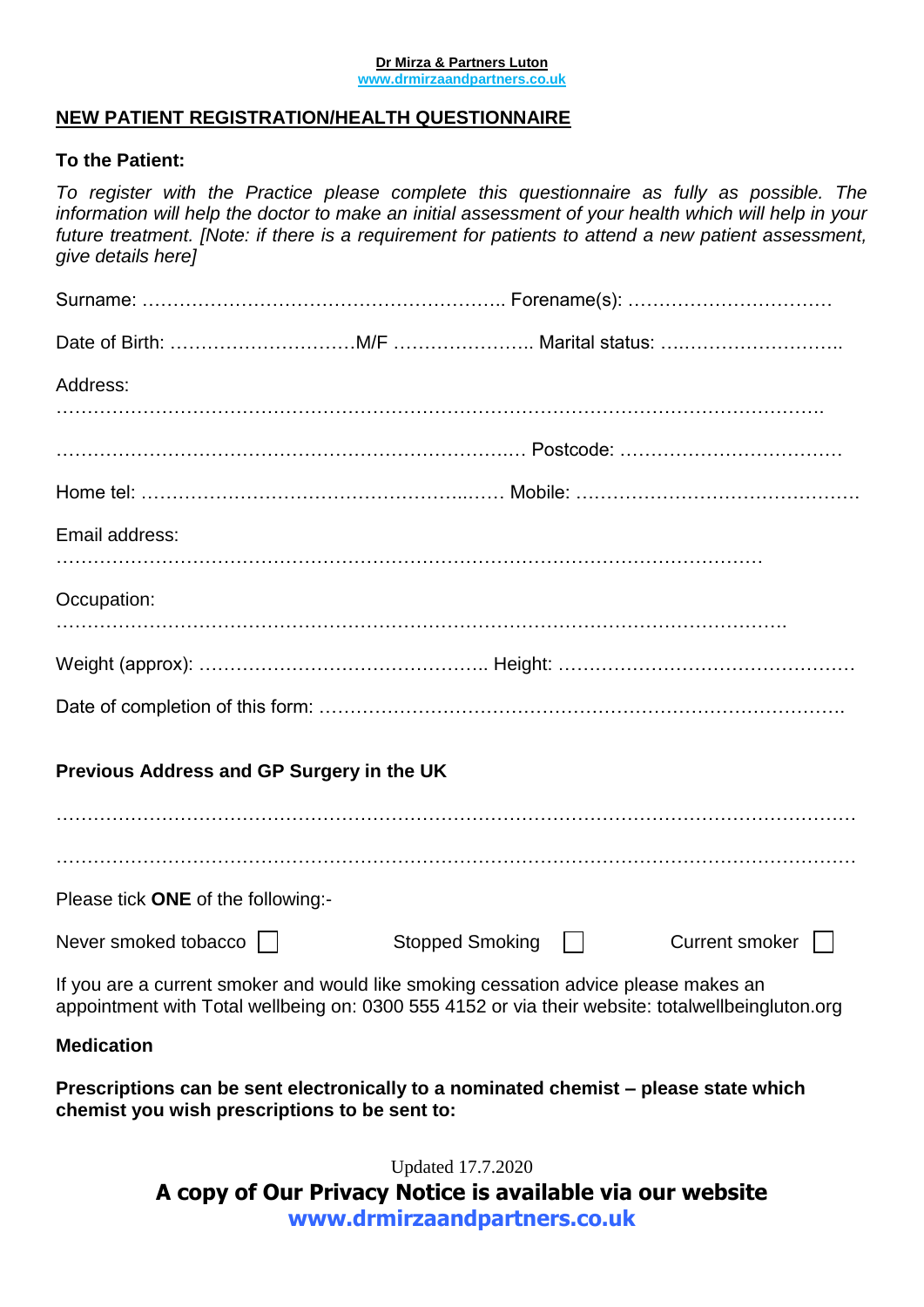#### **Dr Mirza & Partners Luton**

**www.drmirzaandpartners.co.uk**

## **Nominated pharmacy……………………………………………………………………………..**

Please give details of any medication which you take (prescribed or otherwise):

…………………………………………………………………………………………………………………

## **ALLERGIES**

Are you allergic to any substances or foods? Yes / No

If yes, please give details:

………………………………………………………………………………………………………………… ……………………………………

# **This is one unit of alcohol…**



## **…and each of these is more than one unit**















Pint of Regular Pint of Premium Beer/Lager/Cider Beer/Lager/Cider

Alcopop or can/bottle of Regular Lager

Can of Premium Lager or Strong Beer

Can of Super Glass of Wine  $(175ml)$ 

Bottle of Wine

| <b>FAST</b>                                                                                                       |              | <b>Scoring system</b>   |         |        |                             |       |  |
|-------------------------------------------------------------------------------------------------------------------|--------------|-------------------------|---------|--------|-----------------------------|-------|--|
|                                                                                                                   |              |                         |         |        | $\boldsymbol{4}$            | score |  |
| How often have you had 6 or more units if female, or 8<br>or more if male, on a single occasion in the last year? | <b>Never</b> | Less<br>than<br>monthly | Monthly | Weekly | Daily or<br>almost<br>daily |       |  |

Strength

Lager

**Only answer the following questions if the answer above is Never (0), Less than monthly (1) or Monthly (2). Stop here if the answer is Weekly (3) or Daily (4).**

| How often during the last year have you failed to do<br>what was normally expected from you because of your<br>drinking?            | <b>Never</b> | <b>Less</b><br>than<br>monthly | Monthly                                | Weekly | Daily or<br>almost<br>daily        |  |
|-------------------------------------------------------------------------------------------------------------------------------------|--------------|--------------------------------|----------------------------------------|--------|------------------------------------|--|
| How often during the last year have you been unable to<br>remember what happened the night before because<br>you had been drinking? | <b>Never</b> | <b>Less</b><br>than<br>monthly | Monthly                                | Weekly | Daily or<br>almost<br>daily        |  |
| Has a relative or friend, doctor or other health worker<br>been concerned about your drinking or suggested that<br>you cut down?    | <b>No</b>    |                                | Yes, but<br>not in<br>the last<br>year |        | Yes,<br>during<br>the last<br>year |  |

Updated 17.7.2020

## **A copy of Our Privacy Notice is available via our website**

**[www.drmirzaandpartners.co.uk](http://www.drmirzaandpartners.co.uk/)**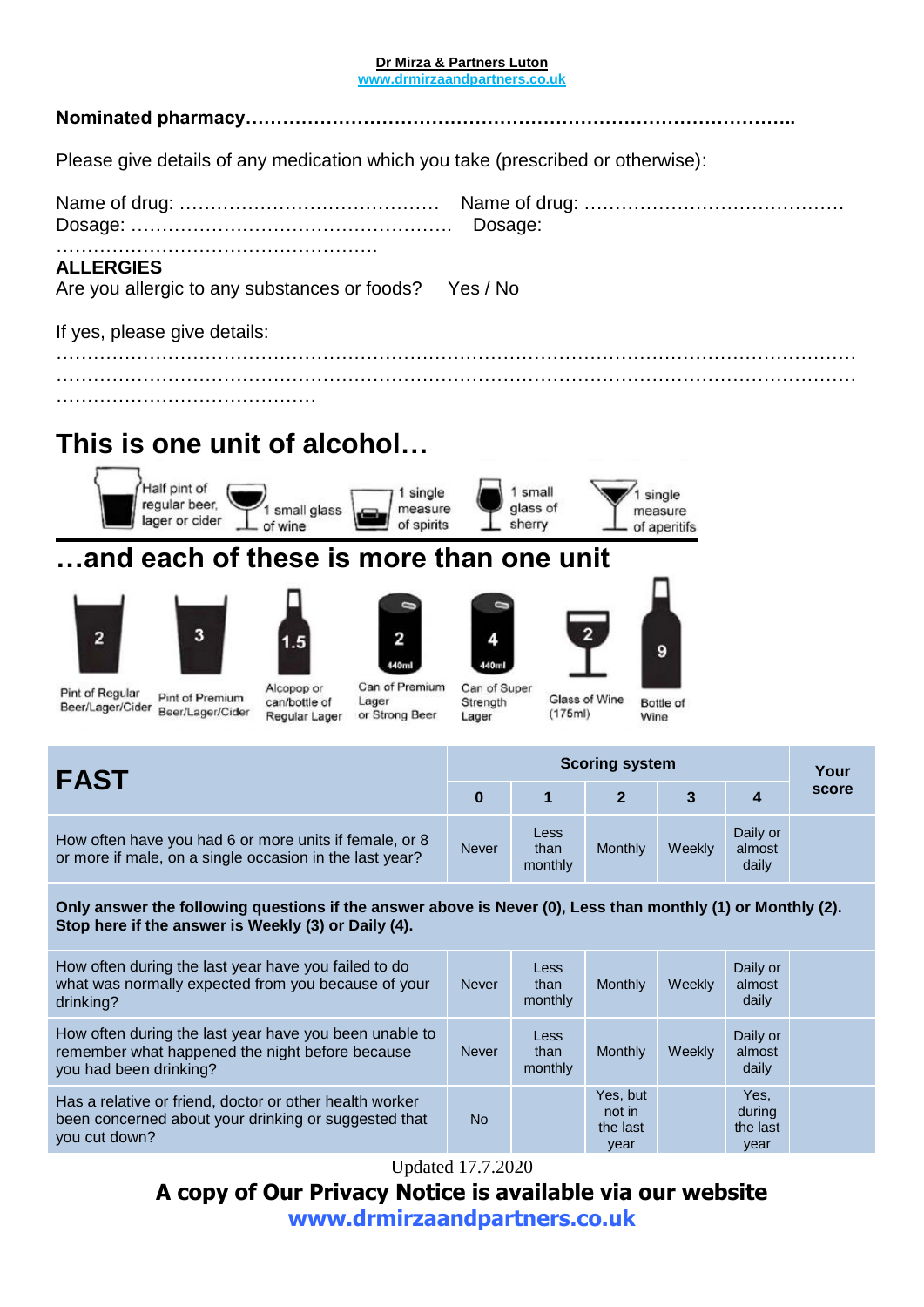#### **Dr Mirza & Partners Luton www.drmirzaandpartners.co.uk**

#### **Scoring:**

If score is 0, 1 or 2 on the first question continue with the next three questions

If score is 3 or 4 on the first question – stop here. **An overall total score of 3 or more is FAST positive**.

### **What to do next?**

If FAST positive, complete remaining AUDIT questions (this may include the three remaining questions above as well as the six questions on the second page) to obtain a full AUDIT score.

## **Score from FAST (other side)**

## **Remaining AUDIT questions**

| <b>Questions</b>                                                                                                                             |              | <b>Scoring system</b>          |                                        |                                 |                                    |       |
|----------------------------------------------------------------------------------------------------------------------------------------------|--------------|--------------------------------|----------------------------------------|---------------------------------|------------------------------------|-------|
|                                                                                                                                              |              | 1                              | $\overline{2}$                         | 3                               | 4                                  | score |
| How often do you have a drink containing alcohol?                                                                                            | <b>Never</b> | Monthly<br>or less             | $2 - 4$<br>times<br>per<br>month       | $2 - 3$<br>times<br>per<br>week | $4+$<br>times<br>per<br>week       |       |
| How many units of alcohol do you drink on a typical day<br>when you are drinking?                                                            | $1 - 2$      | $3 - 4$                        | $5 - 6$                                | $7 - 8$                         | $10+$                              |       |
| How often during the last year have you found that you<br>were not able to stop drinking once you had started?                               | <b>Never</b> | Less<br>than<br>monthly        | Monthly                                | Weekly                          | Daily or<br>almost<br>daily        |       |
| How often during the last year have you needed an<br>alcoholic drink in the morning to get yourself going after<br>a heavy drinking session? | <b>Never</b> | Less<br>than<br>monthly        | Monthly                                | Weekly                          | Daily or<br>almost<br>daily        |       |
| How often during the last year have you had a feeling of<br>guilt or remorse after drinking?                                                 | <b>Never</b> | <b>Less</b><br>than<br>monthly | Monthly                                | Weekly                          | Daily or<br>almost<br>daily        |       |
| Have you or somebody else been injured as a result of<br>your drinking?                                                                      | <b>No</b>    |                                | Yes, but<br>not in<br>the last<br>vear |                                 | Yes.<br>during<br>the last<br>year |       |

## **TOTAL AUDIT Score (all 10 questions completed):**





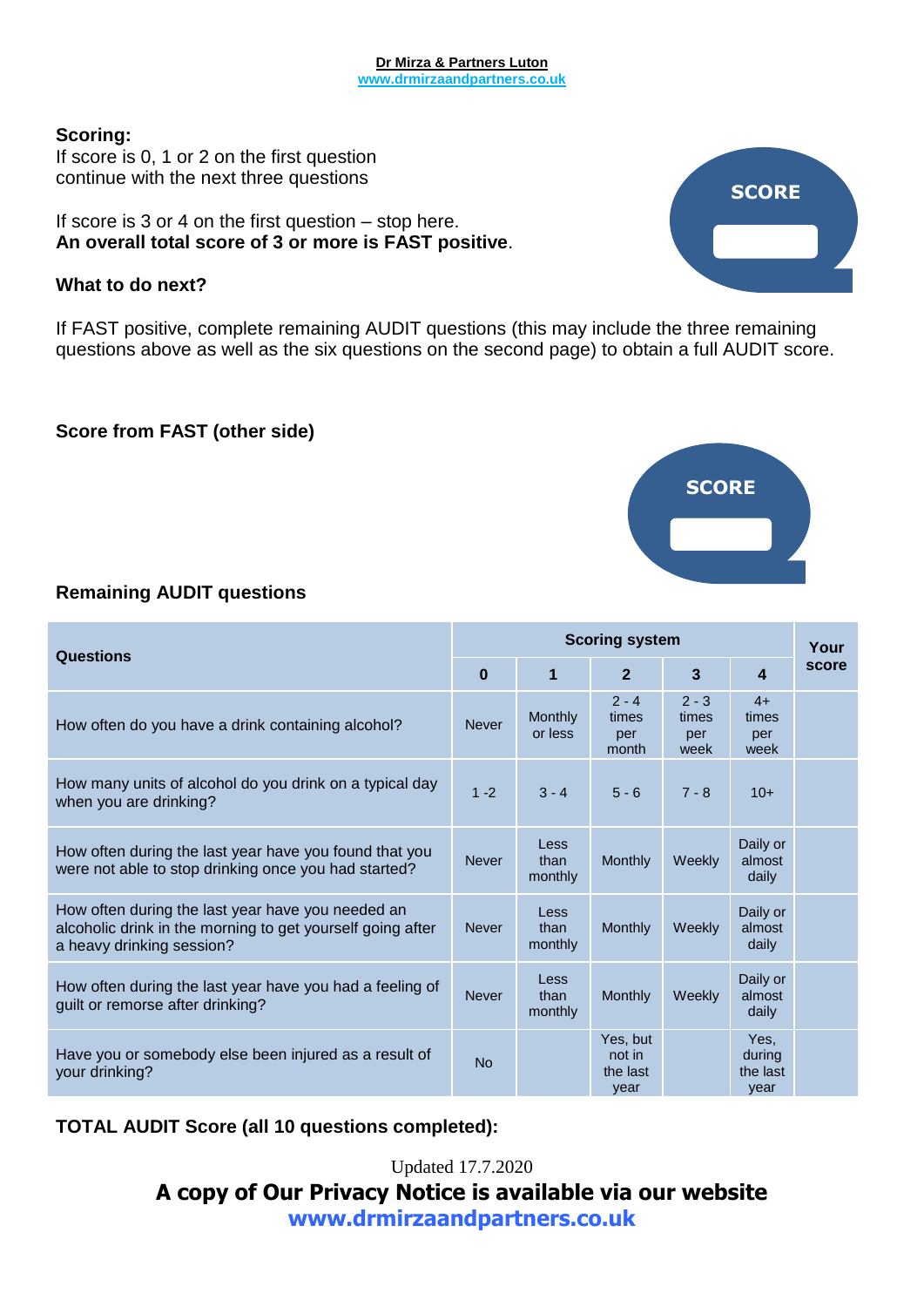#### **Dr Mirza & Partners Luton www.drmirzaandpartners.co.uk**

 $0 - 7$  Lower risk. 8 – 15 Increasing risk, 16 – 19 Higher risk, 20+ Possible dependence



## **FAMILY HISTORY**

|                                       | Is there any of the following in your family (father, mother, brother, sister) before age of 65? |
|---------------------------------------|--------------------------------------------------------------------------------------------------|
| Heart Disease (heart attacks, angina) |                                                                                                  |
| Stroke?                               |                                                                                                  |
| Cancer?                               |                                                                                                  |
|                                       | Site of cancer?                                                                                  |

**PAST MEDICAL HISTORY**

Please give details of any hospital treatment as an in-patient:

……………………………………………………

…………………………………………………………………………………………………………………

Please give details of any treatment for any chronic medical conditions:

…………………………………………………………………………………………………………………

Please give dates of any X-ray, MRI or CT scans, Mammogram, Ultrasound:

## $\mathcal{L}^{\text{max}}_{\text{max}}$ **FEMALE PATIENTS** Date of most recent cervical smear: …………………………………..

Result of most recent smear: ……………………………………………. Please give details of any complications in pregnancy:

…………………………………………………………………………………………………………………

### **CARERS**

Do you need / have anyone who looks after you or your daily needs as Carer? Yes / No If "Yes", would you like them to deal with your health affairs here? Yes / No (the receptionist can help with these arrangements)

Do you care for anyone else? The set of the set of the set of the Yes / No If "Yes", ask the receptionist about Carers support

*Thank you for completing this questionnaire. Your doctor will assess the information provided and will invite you for an initial examination, discussion about your health, and general check within the next few days.*